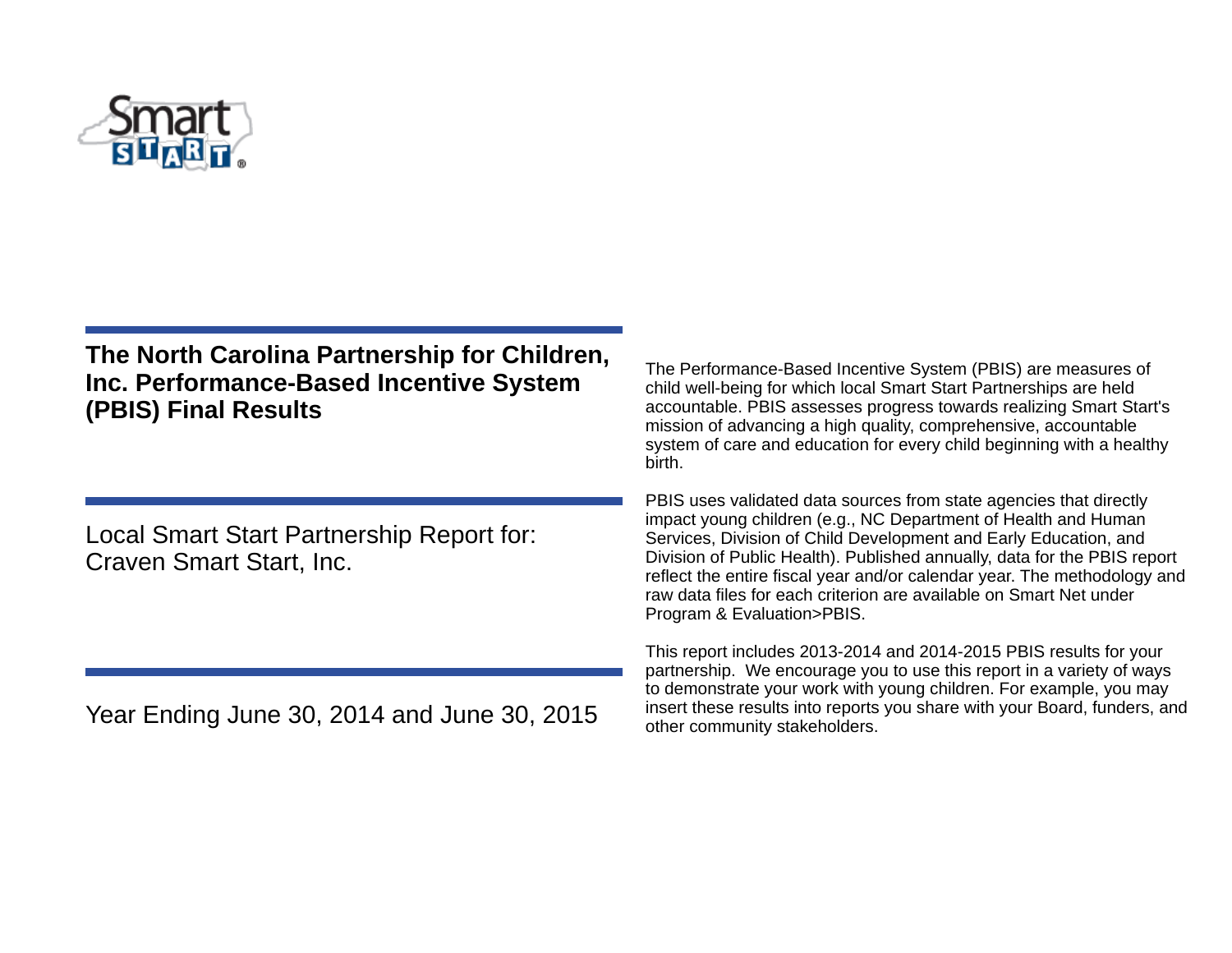# **FY 2014-2015 PBIS Final Results for Craven**

| <b>Indicator</b> |                                                                                           | <b>Level of Focus</b>                |                                     |                                                                                 |                      |                      |              |
|------------------|-------------------------------------------------------------------------------------------|--------------------------------------|-------------------------------------|---------------------------------------------------------------------------------|----------------------|----------------------|--------------|
|                  | <b>Description</b>                                                                        | <b>Mandatory</b><br><b>Indicator</b> | <b>Selected</b><br><b>Indicator</b> | <b>Standards</b>                                                                | <b>FY</b><br>2013-14 | <b>FY</b><br>2014-15 | <b>Trend</b> |
|                  | <b>Audit Findings</b>                                                                     |                                      |                                     |                                                                                 |                      |                      |              |
| A <sub>10</sub>  | <b>Number of Audit Findings</b>                                                           | Y                                    |                                     | Minimum Std: 1 Finding<br>High Performing Std: 0 Findings                       | N/A                  | $\Omega$             | N/A          |
|                  | <b>Early Care and Education -- Supply of Placements</b>                                   |                                      |                                     |                                                                                 |                      |                      |              |
| <b>PLA10</b>     | Percent of Regulated Child Care<br>Spaces Available for Working<br><b>Families</b>        |                                      |                                     | Minimum Std: >=90%<br>High Performing Std: >=100%                               | 74%                  | 79%                  |              |
| <b>PLA20</b>     | Percent of Children Receiving<br>Subsidy in Regulated Child Care<br>Programs              |                                      | Y                                   | Minimum Std: >=90%<br>High Performing Std: >=97%                                | 100%                 | 100%                 |              |
| PLA30            | Percent of Low-Income Children<br>Enrolled in Early Care and<br><b>Education Programs</b> |                                      |                                     | Minimum Std: $>=65%$<br>High Performing Std: >=75%                              | 64%                  | N/A                  | N/A          |
|                  | <b>Early Care and Education -- Quality of Placements</b>                                  |                                      |                                     |                                                                                 |                      |                      |              |
| PLA40a           | Child Placements - Average Star<br>Rating for Children in 1-5 Star<br>Care                | Υ                                    |                                     | Minimum Std: $>=3.25$ OR $>=50\%$<br>High Performing Std: >=3.25 AND<br>$>=50%$ | 4.61                 | 4.67                 |              |
| PLA40b           | Child Placements - Percent of<br>Children in 4 & 5 Star Care                              | Y                                    |                                     |                                                                                 | 86%                  | 89%                  |              |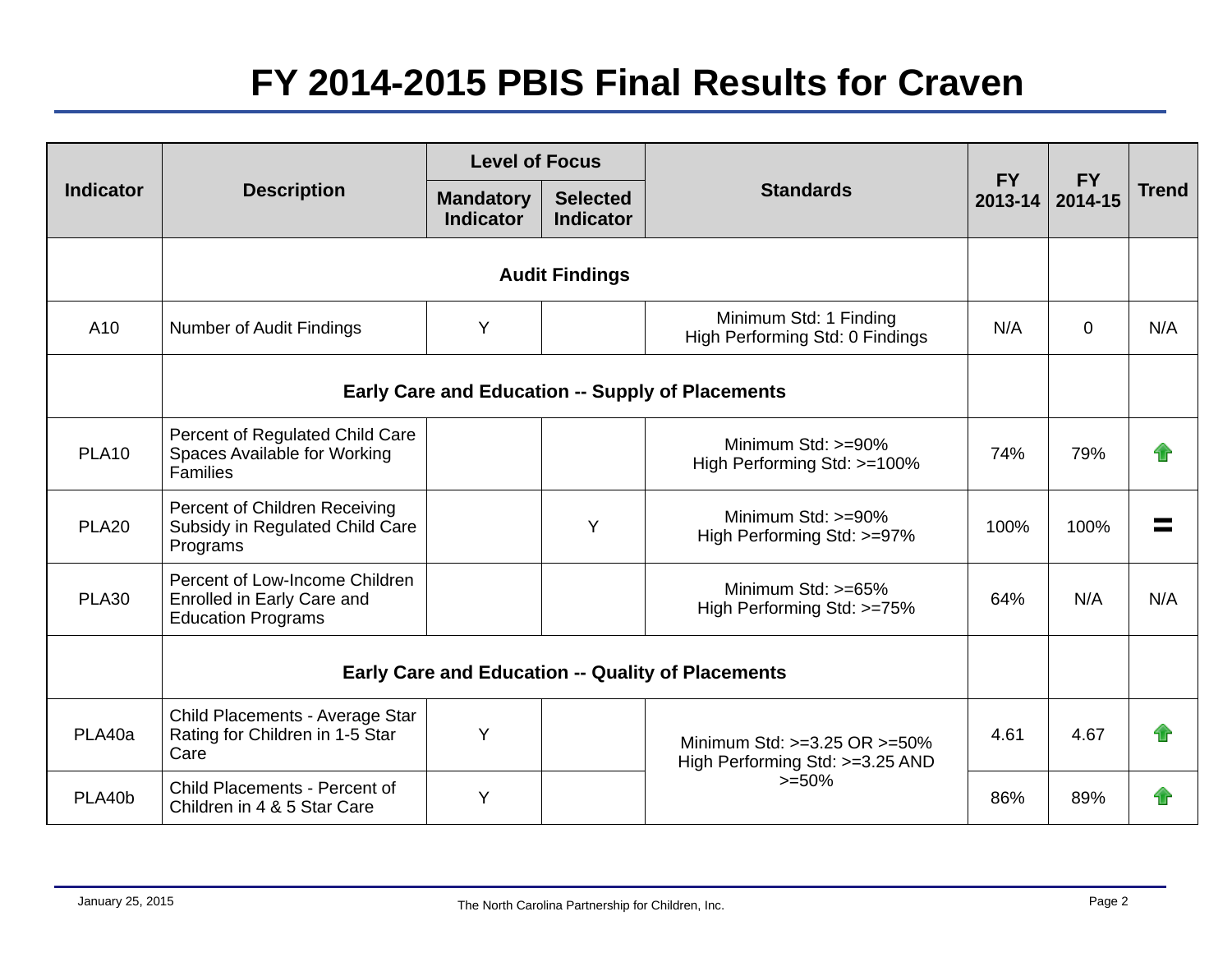| <b>Indicator</b>    | <b>Description</b>                                                                                                                 | <b>Level of Focus</b>                |                                     |                                                                                  |                      |                      |              |
|---------------------|------------------------------------------------------------------------------------------------------------------------------------|--------------------------------------|-------------------------------------|----------------------------------------------------------------------------------|----------------------|----------------------|--------------|
|                     |                                                                                                                                    | <b>Mandatory</b><br><b>Indicator</b> | <b>Selected</b><br><b>Indicator</b> | <b>Standards</b>                                                                 | <b>FY</b><br>2013-14 | <b>FY</b><br>2014-15 | <b>Trend</b> |
| PLA50a              | <b>Subsidized Placements -</b><br>Average Star Rating for<br>Subsidized Children in 1-5 Star<br>Care                               | Y                                    |                                     | Minimum Std: $>=3.25$ OR $>=60\%$<br>High Performing Std: >=3.25 AND<br>$>= 60%$ | 4.64                 | 4.79                 |              |
| PLA50b              | <b>Subsidized Placements -</b><br>Percent of Subsidized Children<br>in 4 & 5 Star Care                                             | Y                                    |                                     |                                                                                  | 89%                  | 96%                  |              |
| PLA60a              | Special Needs Placements -<br>Average Star Rating for<br>Subsidized Children with Special<br>Needs in 1-5 Star Care                |                                      | Y                                   | Minimum Std: >=4.00 OR >=75%<br>High Performing Std: >=4.00 AND<br>$>=75%$       | 4.60                 | 4.85                 |              |
| PLA60b              | Special Needs Placements -<br>Percent of Subsidized Children<br>with Special Needs in 4 & 5 Star<br>Care                           |                                      | Y                                   |                                                                                  | 99%                  | 98%                  |              |
| <b>PLA70</b>        | <b>Accredited Placements - Percent</b><br>of Children Enrolled in Nationally<br><b>Accredited Child Care Programs</b>              |                                      |                                     | Minimum Std: $>=12%$<br>High Performing Std: >=20%                               | 0%                   | 0%                   |              |
|                     | <b>Early Care and Education -- Staff Education</b>                                                                                 |                                      |                                     |                                                                                  |                      |                      |              |
| EDU10a              | Lead Teacher - Percent of<br>Children Enrolled in 1-5 Star<br>Centers That Have At Least 5<br><b>Lead Teacher Education Points</b> | Y                                    |                                     | Minimum Std: >=60%<br>High Performing Std: >=60% AND<br>$>=35%$                  | 96%                  | 89%                  |              |
| EDU <sub>10</sub> b | Lead Teacher - Percent of<br>Children Enrolled in 1-5 Star<br>Centers That Have At Least 7<br><b>Lead Teacher Education Points</b> | Y                                    |                                     |                                                                                  | 29%                  | 40%                  |              |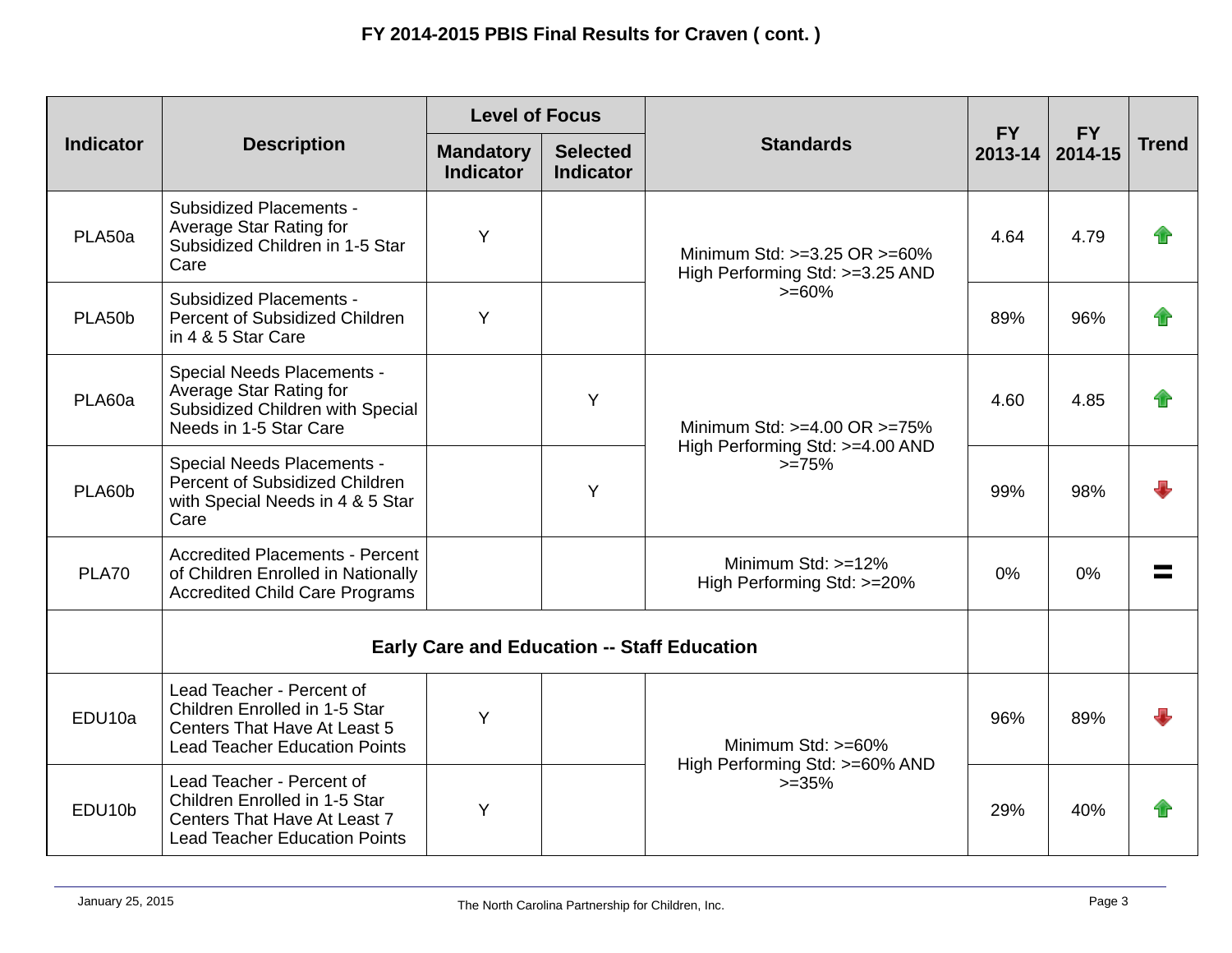| <b>Indicator</b>    | <b>Description</b>                                                                                                                          | <b>Level of Focus</b>                |                                     |                                                                 |                      |                      |              |
|---------------------|---------------------------------------------------------------------------------------------------------------------------------------------|--------------------------------------|-------------------------------------|-----------------------------------------------------------------|----------------------|----------------------|--------------|
|                     |                                                                                                                                             | <b>Mandatory</b><br><b>Indicator</b> | <b>Selected</b><br><b>Indicator</b> | <b>Standards</b>                                                | <b>FY</b><br>2013-14 | <b>FY</b><br>2014-15 | <b>Trend</b> |
| EDU <sub>20a</sub>  | Administrator - Percent of<br>Children Enrolled in 1-5 Star<br><b>Centers That Have At Least 5</b><br><b>Administrator Education Points</b> |                                      | Y                                   | Minimum Std: >=60%<br>High Performing Std: >=60% AND<br>$>=35%$ | 97%                  | 95%                  |              |
| EDU <sub>20</sub> b | Administrator - Percent of<br>Children Enrolled in 1-5 Star<br>Centers That Have At Least 7<br><b>Administrator Education Points</b>        |                                      | Y                                   |                                                                 | 67%                  | 75%                  |              |
| EDU30a              | Family Child Care Provider -<br>Percent of Children Enrolled in<br>1-5 Star Homes That Have At<br><b>Least 5 Education Points</b>           |                                      |                                     | Minimum Std: >=60%<br>High Performing Std: >=60% AND<br>$>=35%$ | 70%                  | 68%                  |              |
| EDU30b              | Family Child Care Provider -<br>Percent of Children Enrolled in<br>1-5 Star Homes That Have At<br><b>Least 7 Education Points</b>           |                                      |                                     |                                                                 | 42%                  | 48%                  |              |
|                     | <b>Health</b>                                                                                                                               |                                      |                                     |                                                                 |                      |                      |              |
| <b>H10a</b>         | Early Intervention - Percent of<br>Children 0-2 Years Who Receive<br>Early Intervention or Special<br><b>Education Services</b>             | Y                                    |                                     | Minimum Std: $>=3\%$ AND $>=3\%$                                | 4.1%                 | 4.5%                 |              |
| H <sub>10</sub> b   | Early Intervention - Percent of<br>Children 3-5 Years Who Receive<br>Early Intervention or Special<br><b>Education Services</b>             | Υ                                    |                                     | High Performing Std: >=5% AND >=5%                              | 5.3%                 | 5.5%                 |              |
| H <sub>20</sub>     | Primary Health Care - Percent of<br><b>Children Enrolled in Medicaid</b><br>Who Receive a Well-Child Exam                                   | Y                                    |                                     | Minimum Std: >=70%<br>High Performing Std: >=80%                | N/A                  | N/A                  | N/A          |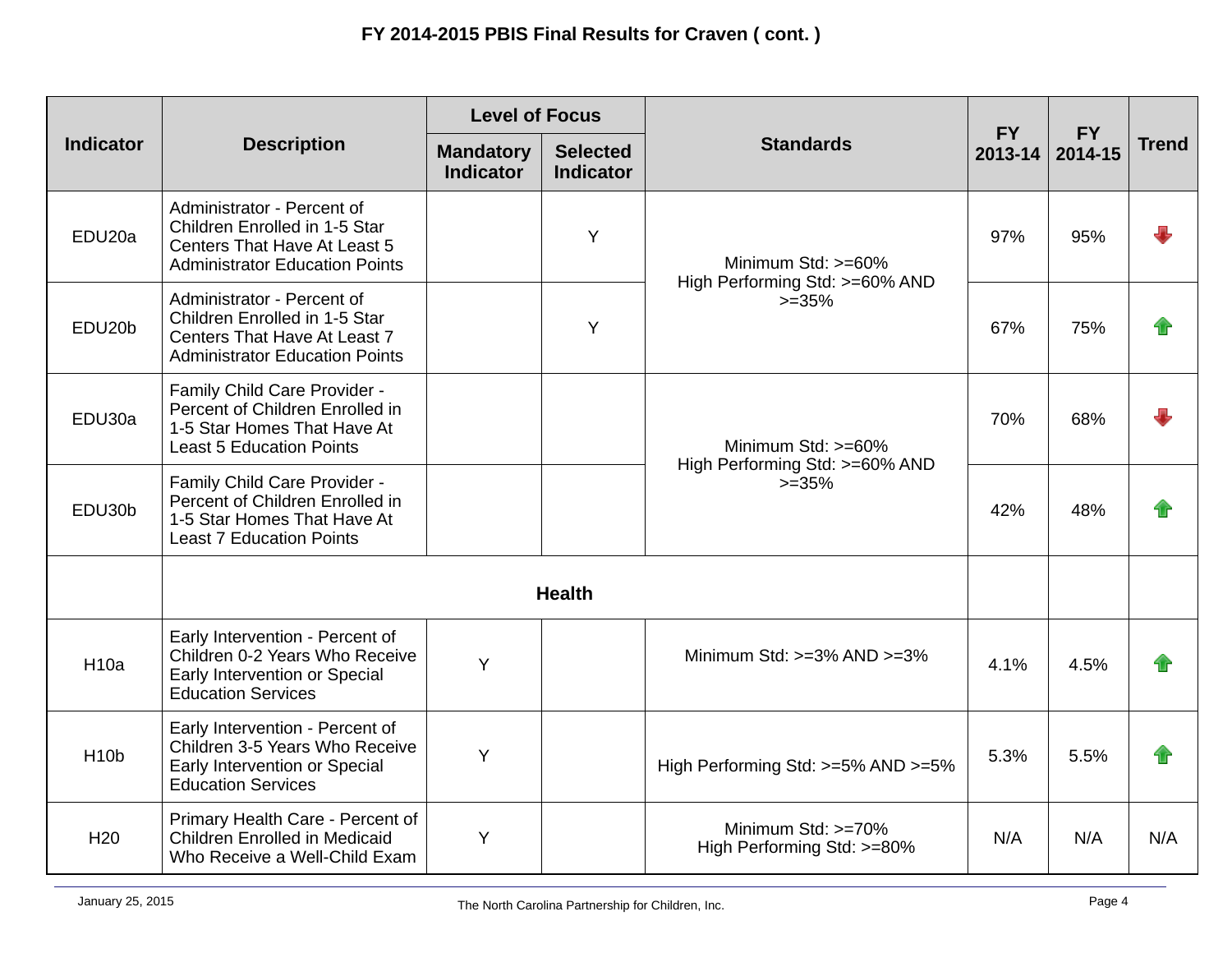| <b>Indicator</b> | <b>Description</b>                                                                                          | <b>Level of Focus</b>                |                                     |                                                              |                          |                      |              |
|------------------|-------------------------------------------------------------------------------------------------------------|--------------------------------------|-------------------------------------|--------------------------------------------------------------|--------------------------|----------------------|--------------|
|                  |                                                                                                             | <b>Mandatory</b><br><b>Indicator</b> | <b>Selected</b><br><b>Indicator</b> | <b>Standards</b>                                             | <b>FY</b><br>$2013 - 14$ | <b>FY</b><br>2014-15 | <b>Trend</b> |
| H <sub>50</sub>  | Infant Mortality Rate - Rate of<br>Infant Deaths Within the First<br>Year of Life (Per 1000 Live<br>Births) |                                      |                                     | Minimum Std: $\leq$ =9.1<br>High Performing Std: <= 7.41     | 6.6                      | 4.7                  |              |
| H <sub>60</sub>  | <b>Early Childhood Obesity -</b><br>Percent of Low-Income Children<br>Age 2-4 Who Are Obese                 |                                      |                                     | Minimum Std: $\leq$ =12.27%<br>High Performing Std: <= 10%   | N/A                      | N/A                  | N/A          |
| H70              | Blood Lead Level- Percent of<br><b>Children With Elevated Blood</b><br><b>Lead Levels</b>                   |                                      |                                     | Minimum Std: $\leq$ 2.3%<br>High Performing Std: $\leq$ =.5% | N/A                      | N/A                  | N/A          |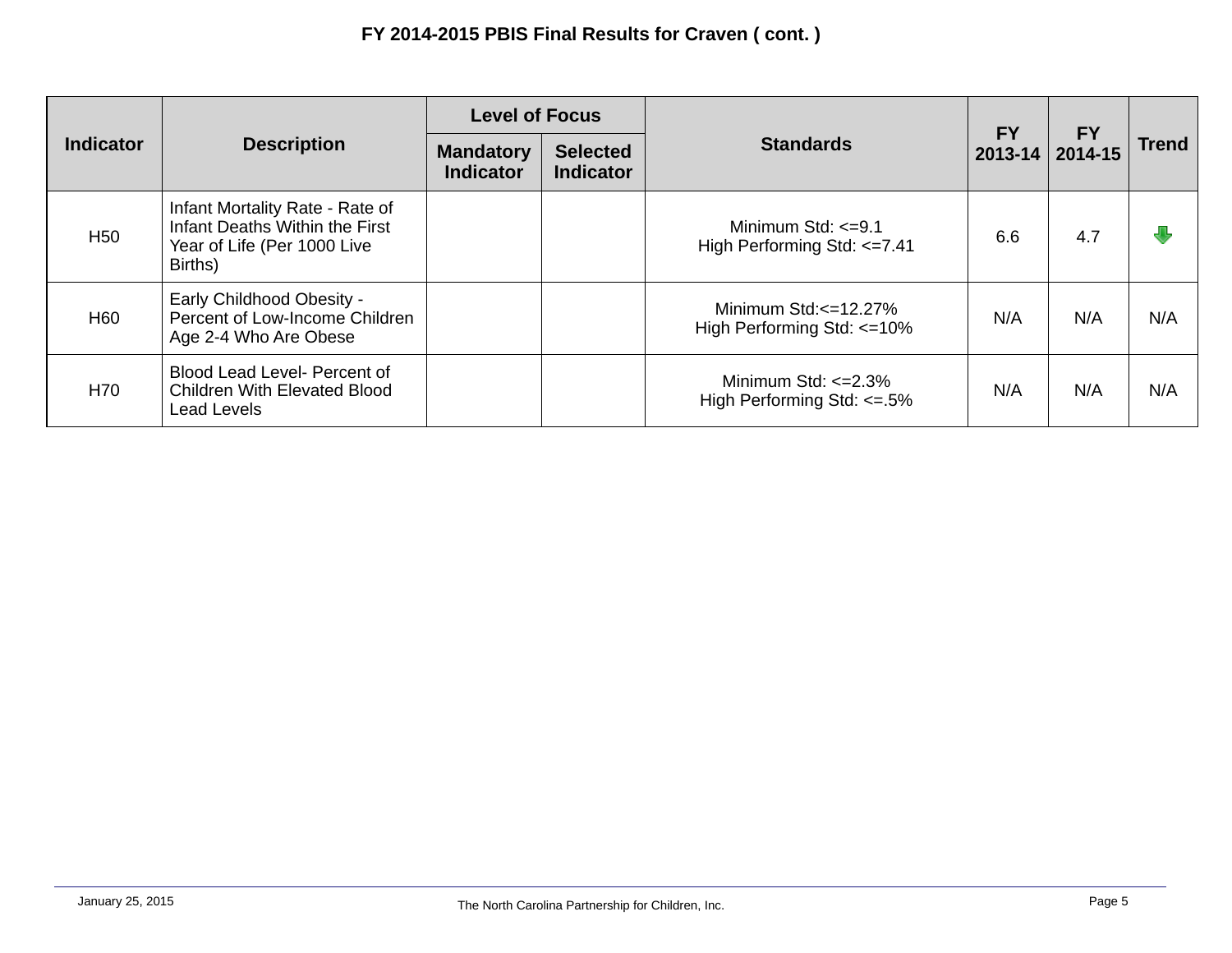### **FY 2014-2015 PBIS Final Results for Craven ( cont. )**

#### **PBIS Indicators**

PLA10 -- Early care and Education (ECE) Supply of placements is measured by the percent of spaces in regulated child care programs available for working families. The Smart Start minimum standard is met with 90% of spaces available for families. The high performing standard is met with 100% of spaces available for working families.

PLA20 -- Early care and Education (ECE) Supply of placements is measured by the percent of children receiving childcare subsidies who are enrolled in regulated child care programs. The Smart Start minimum standard is met with 90% of children are enrolled. The high performing standard is met with 97% of children are enrolled.

PLA30 -- Early care and Education (ECE) Supply of placements is measured by the percent of low-income children early care and education programs (e.g., Subsidized Child Care, Head Start, NC Pre-K, or Title 1 Public School Pre-Kindergarten). The Smart Start minimum standard is met with 65% of children are enrolled. The high performing standard is met with 75% of children are enrolled.

PLA40 -- Early care and education (ECE) quality is measured by the average star ratings of child placements in facilities rated 1 - 5 stars (PLA40a) and the percentages of children in 4 and 5-star-rated facilities (PLA40b). Average star rating of child placements is calculated for children in 1 - 5 star facilities only. Percentage in 4 and 5 star care is calculated based on all children in regulated care, including those in facilities with temporary and GS-110 licenses. The Smart Start minimum standard is met with an average star rating of at least 3.25 or at least 50% of the children in 4- and 5-starrated facilities. When both of these minimum standards are met, the county is considered to have met the high performing standard.

PLA50 - Early care and education (ECE) quality for children receiving subsidy is measured by the average star ratings of child placements in facilities rated 1 - 5 stars (PLA50a) and the percentages of children in 4 and 5-star-rated facilities (PLA50b). Average star rating of child placements is calculated for children receiving subsidy in 1 - 5 star facilities only. Percentage in 4 and 5 star care is calculated based on all children receiving subsidy in regulated care, including those in facilities with temporary and GS-110 licenses. The Smart Start minimum standard is met with an average star rating of at least 3.25 or at least 60% of the children receiving subsidy in 4- and 5-star-rated facilities. When both of these minimum standards are met, the county is considered to have met the high performing standard.

PLA60 -- Early care and education (ECE) quality for special needs children receiving subsidy is measured by the average star ratings of special needs child placements in facilities rated 1 - 5 stars (PLA60a) and the percentages of special needs children in 4- and 5-star-rated facilities (PLA60b). The Smart Start minimum standard is met with an average star rating of at least 4.00 or at least 75% of the children receiving subsidy in 4- and 5-star-rated facilities. When both of these minimum standards are met, the county is considered to have met the high performing standard.

PLA70 -- Early care and education (ECE) quality for children receiving subsidy is measured by the percent of children enrolled in nationally accredited childcare programs. The Smart Start minimum standard is met with 12% of children enrolled. The high performing standard is met with 20% of children enrolled.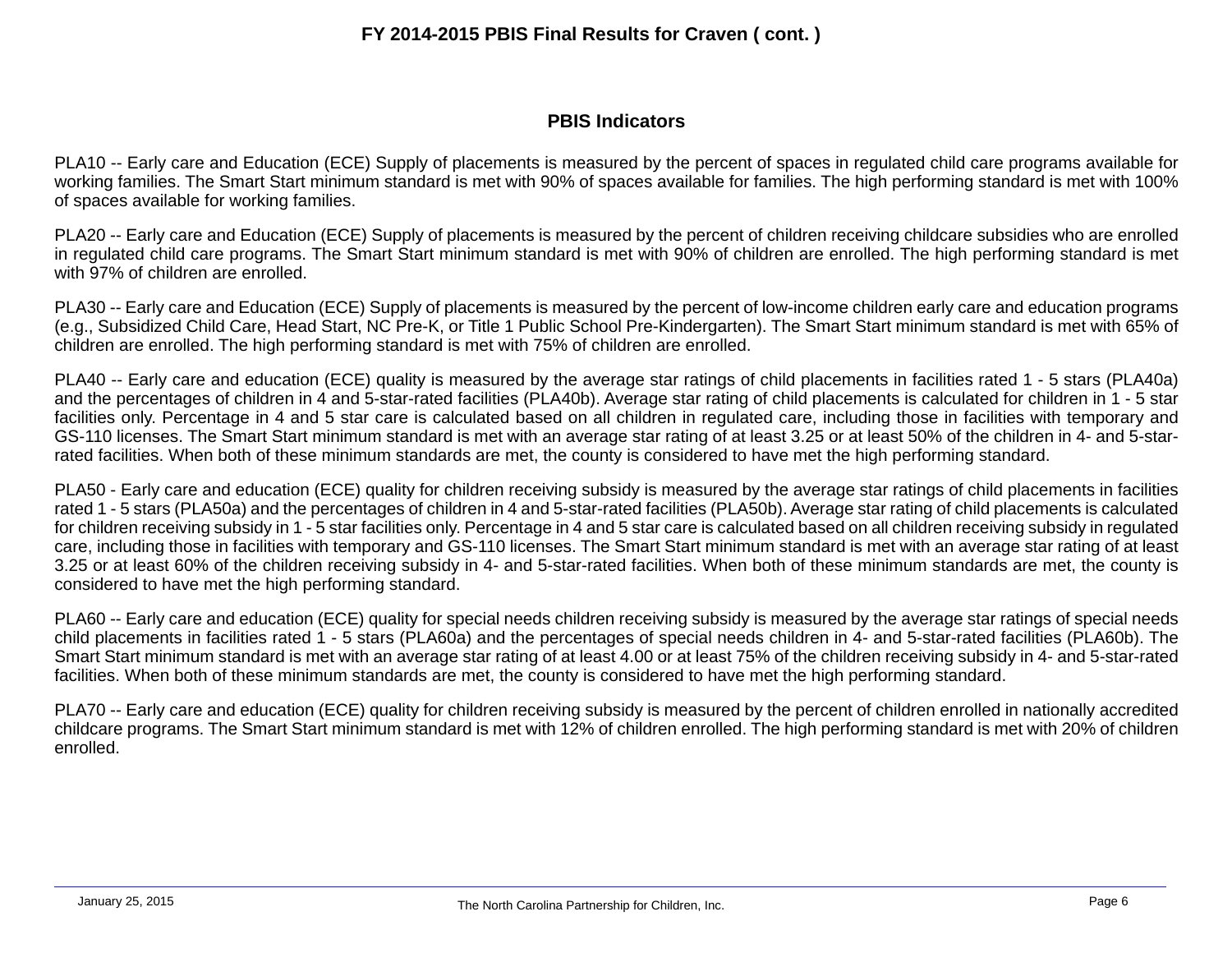# **FY 2014-2015 PBIS Final Results for Craven ( cont. )**

EDU10 -- Lead teacher education is measured as the percentage of children enrolled in 1- through 5-star-rated child care centers that have at least 5 lead teacher education points and as the percentage of children enrolled in 1- through 5-star-rated child care centers that have at least 7 lead teacher education points. The Smart Start minimum standard is met when 60% of children enrolled are in facilities with 5 or more lead teacher education points. The high performing standard is met when this minimum standard is achieved and when at least 35% of children are in facilities with 7 or more lead teacher education points.

EDU20 -- Child care administrator education is measured as the percentage of children enrolled in 1- through 5-star-rated child care centers that have at least 5 administrator education points and as the percentage of children enrolled in 1- through 5-star-rated child care centers that have at least 7 administrator education points. The Smart Start minimum standard is met when 60% of children enrolled are in centers with 5 or more administrator points. The high performing standard is met when this minimum standard is achieved and when at least 35% of children are in centers with 7 or more administrator education points.

EDU30 -- Family child care provider education is measured as the percentage of children enrolled in 1- through 5-star-rated child care homes that have at least 5 family child care provider education points and as the percentage of children enrolled in 1- through 5-star-rated child care homes that have at least 7 provider education points. The Smart Start minimum standard is met when 60% of children enrolled are in family child care homes with 5 or more provider education points. The high performing standard is met when this minimum standard is achieved and when at least 35% of children are in child care homes with 7 or more provider education points.

H10 -- Early intervention is measured as the percentage of children in the population age 0 - 2 and age 3 - 5 who receive early intervention or special education services. A child age 0 - 2 is considered to have received early intervention services if he/she has an Individualized Family Service Plan (IFSP) through one of the NC Children's Developmental Services Agencies (CDSA). A child age 3 - 5 is determined to have received special education services if he/she has an Individualized Education Plan (IEP) with the local school district. The Smart Start minimum standard is met when 3% of all children age birth to 2 in the county receive these services and when 3% of all children age 3 to 5 in the county receive these services. The high performing standard is met when 5% of all children in each age group receive early intervention services.

H20 -- Well child visits are measured as the percentage of children age birth to 5 who are enrolled in Medicaid and received at least one well-child visit during the year. The Smart Start minimum standard is met when 70% of children enrolled in Medicaid receive a well-child exam. The high performing standard is met when 80% of children enrolled in Medicaid receive well-child visits.

H50 -- The infant mortality rate reflects the number of infant deaths within the first year of life per 1,000 live births. The Smart Start minimum standard is met when the infant mortality rate is less than or equal to 9.1. The high performing standard is met when the infant mortality rate is less than or equal to 7.41 infant deaths per 1,000 live births in the first year of life.

H60 - Early childhood obesity is measured as the percentage of children age 2 - 4 who attend a state sponsored health clinic and have a Body Mass Index (BMI) for age that is greater than or equal to the 95th percentile. The Smart Start minimum standard is met when less than or equal to 12.27% of children are obese. The high performing standard is met when less than or equal to 10% of children are obese.

H70 - The blood lead indicators is measured by the percent of children with elevated blood lead levels. The Smart Start minimum standard is met when the percentage is less than 2.3%. The high performing standard is met when the percentage is less than 0.5%.